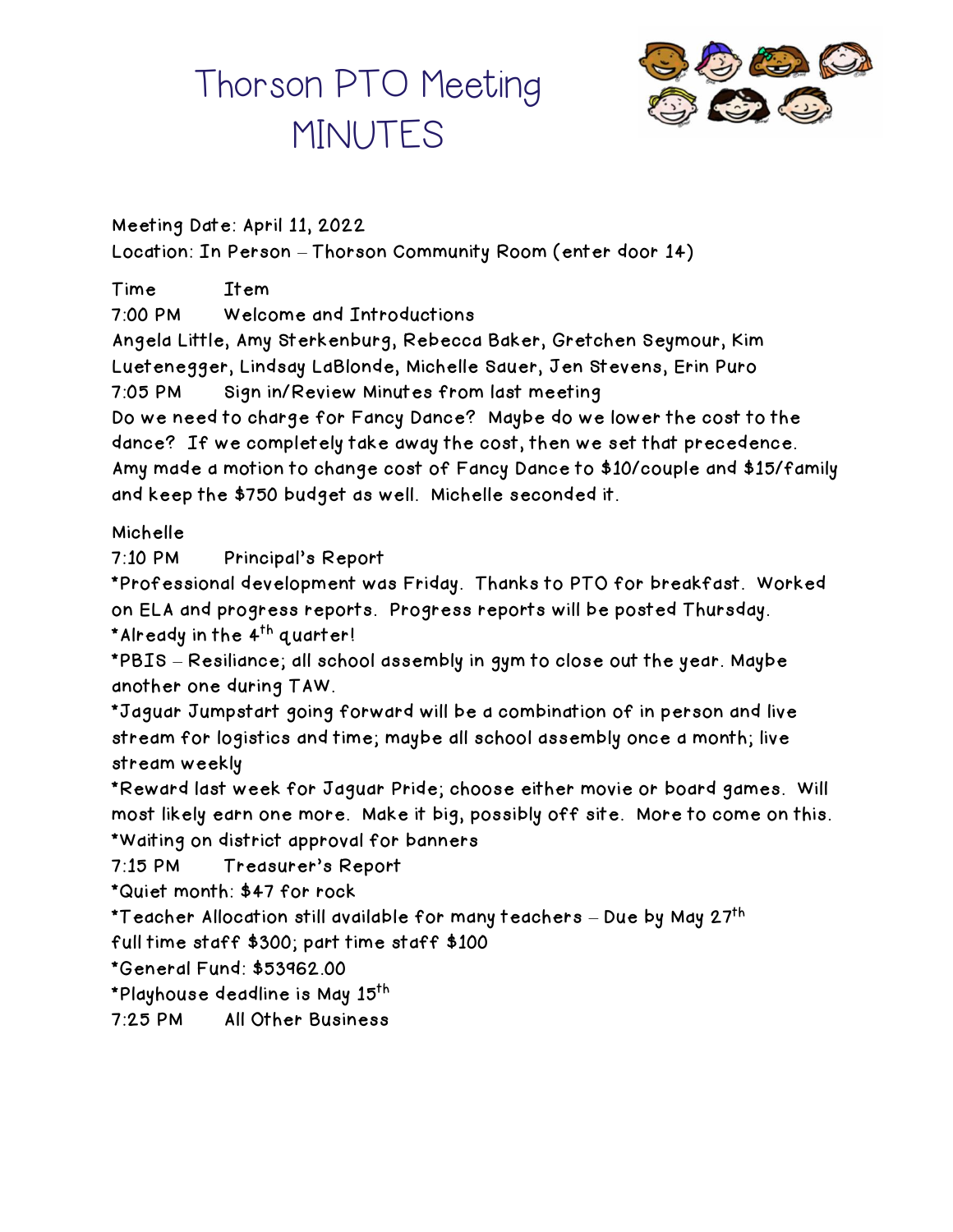# Thorson PTO Meeting MINUTES



### Business to Discuss:

- Oak Leaf Award Patty Kestell
- Grant Update Rebecca Baker
	- o Ms. Kestell submitted grant request for buying stencils for the playground; previously granted \$450 for the supplies. Was going to make own stencils for the project. Given shoulder injury she wants to buy stencils
	- o Very easy project for high schoolers to do with maker space.
		- Need to finish their robotics projects first
	- o Different Options with different stencils (\$800-\$1400)
		- Go with option 4
		- Rebecca made motion to approve option 4 (\$1500.00) for this grant request. She will ask her if she is willing to use \$300 from teacher allocation toward this.
	- o Last time we approved Molli Rasmussen grant.
		- Dig out some shrubs next week
		- Cover area with black plastic to kill the grass
		- Will put signs in to let public know what we are doing
		- Resubmit when you need more and let us know.
- Fancy Dance Logistics Lindsay LaBlonde and Michelle Sauer
	- o No chairs for this year's dance so Lindsay and Michelle are helping to organize
	- $\circ$  Theme is "Light up the Night"
		- Heavy on lighting and lighter on décor
		- Simple but great
		- 10 uplights and 8 freedom sticks from a rental company
		- DJ has some effect lighting
		- Kathleen and Hayley and Maria will do snacks and centerpieces
			- These will be in cafeteria
			- Photo Booth Betsy Whitcomb
				- o In cafeteria
			- Ask custodian about the dividing wall
			- Use new bathrooms by collaboration room and by art room (go out gym door)
			- Enter door 14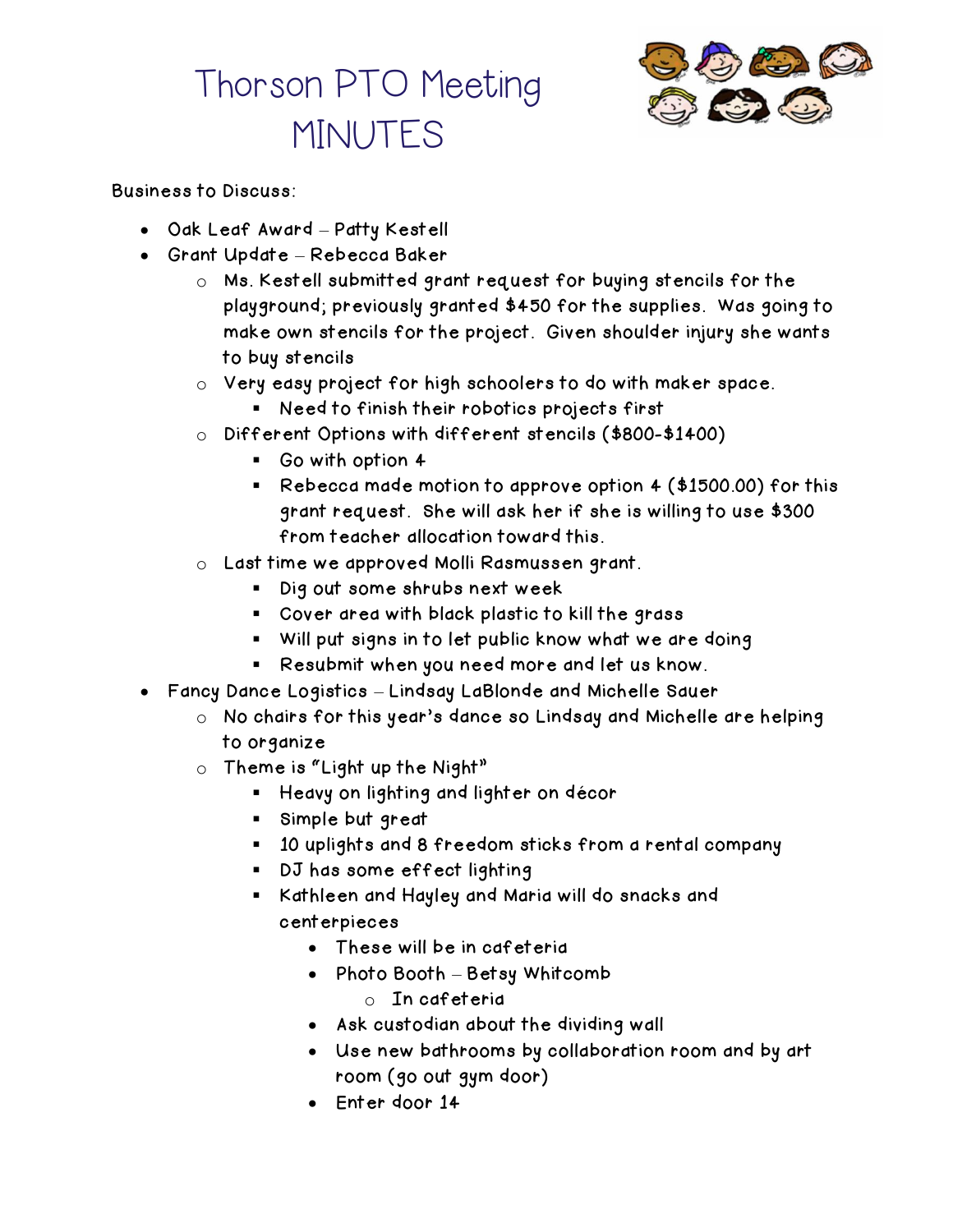



- $\bullet$  5<sup>th</sup> grade tribute wall volunteer
- Balloon arch for entrance Lindsay and Michelle
- PTO Banner by registration table
- Make signs for no food in gym
- o If anyone is interested in chairing a special person/son event please let us know.
- o Hospitality- Heather Reilly
	- Mailed plaque to Mr. Jeff
	- $\blacksquare$  Taco Guy Tuesday June 7<sup>th</sup> 11-1 for Taco Tuesday as a thank you celebration for Thorson Staff
- Any Other Business?
	- o Volunteer sign up will be going out for TAW soon
	- o Keep your eyes open for more information coming out in regards to activities during the week.
	- o Look at how to merge Hospitality and TAW and maybe have 3-4 events for teachers throughout the year.
- Kim Leutenegger volunteered to be the secretary for next year.
- Mum sale district approval for next month
	- o Fill them out now so they are approved
- Ask Lynn to reshare board members needed/information on the Thorson Facebook page
- Office could blast an email out from "Thorson PTO"; just forward it on

#### 8:00 PM Adjournment

• Michelle made a motion to adjourn the meeting at 8:08 pm. Rebecca seconded. Meeting adjourned at 8:08 pm.

### MARK YOUR CALENDARS: APRIL

- 4/8 No School
- 4/11 PTO Meeting 7:00 pm
- 4/15 No School
- 4/18-4/22 Stuff the Bus Food Drive

MAY

- 5/9 PTO Meeting 7:00 pm
- 5/13 Early Release
- 5/14 Fancy Dance